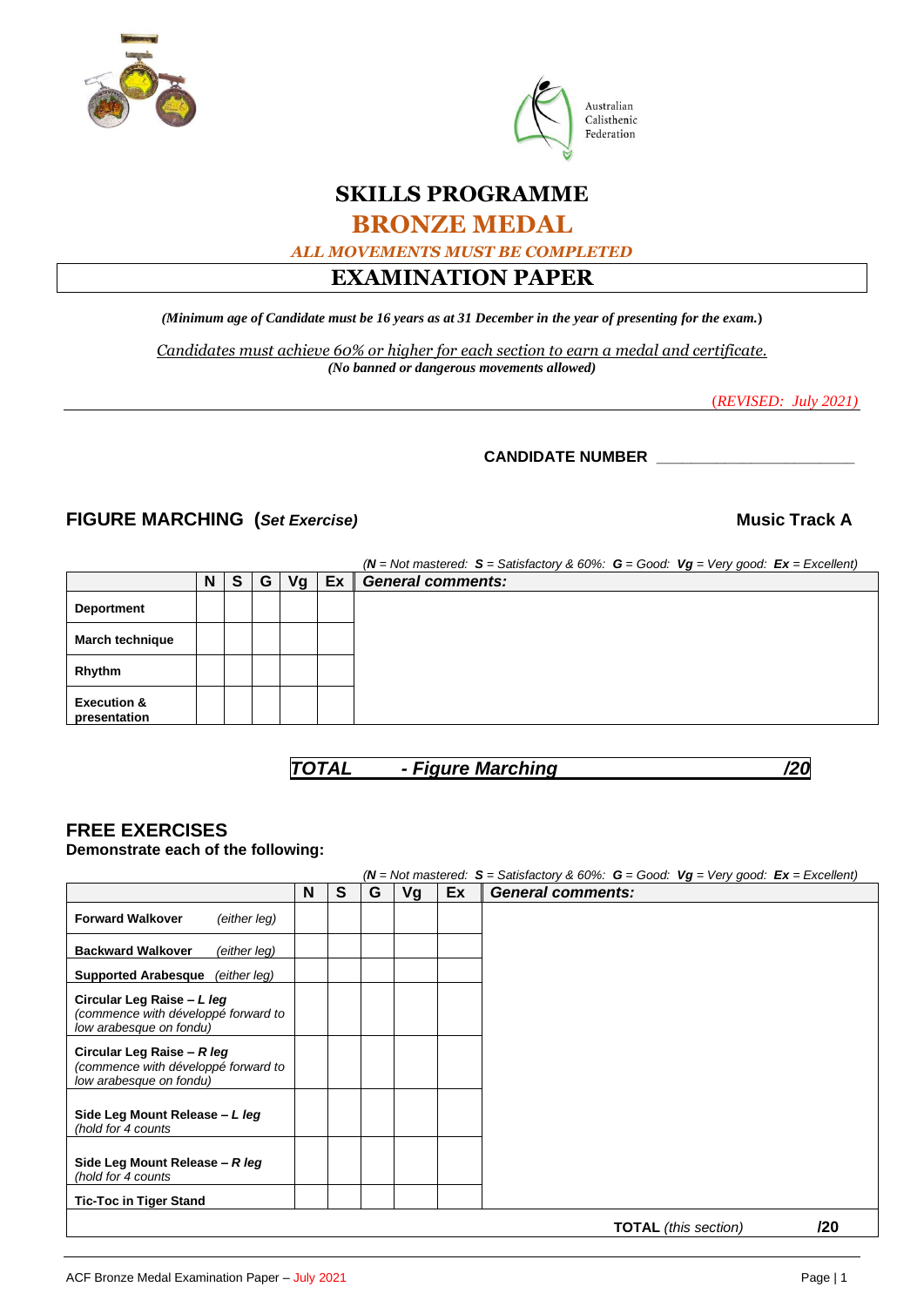## **CANDIDATE NUMBER \_\_\_\_\_\_\_\_\_\_\_\_\_\_\_\_\_\_\_\_\_\_\_**

# **FREE EXERCISES** cont'd…

# **Perform Pre-choreographed Exercise Music Track A or B Music Track A or B**

To include*:*

- a) Four (4) of the above movements
- b) Balance of floor work
- c) Bends using both sides of the body
- d) Movements with degree of difficulty appropriate to this level

|                                        |   |   |   |    |    | $(N = Not$ mastered: $S = S$ atisfactory & 60%: $G = Good$ : $Vg = Very good$ : $Ex = Excellent$ ) |
|----------------------------------------|---|---|---|----|----|----------------------------------------------------------------------------------------------------|
|                                        | N | S | G | Vg | Ex | <b>General comments:</b>                                                                           |
| <b>Technique</b>                       |   |   |   |    |    |                                                                                                    |
| Value &<br>complexity.                 |   |   |   |    |    |                                                                                                    |
| <b>Precision</b>                       |   |   |   |    |    |                                                                                                    |
| Flexibility                            |   |   |   |    |    |                                                                                                    |
| Leg & footwork                         |   |   |   |    |    |                                                                                                    |
| <b>Execution &amp;</b><br>presentation |   |   |   |    |    |                                                                                                    |
|                                        |   |   |   |    |    | /20<br><b>TOTAL</b> (this section)                                                                 |

*TOTAL - Free Exercises /40*

### **ROD EXERCISES Examiner will request 2 of the 3 following set rod combinations: To (candidates) counts only**

#### **Combination A**

| Commence at attention |                                                                                                                           |
|-----------------------|---------------------------------------------------------------------------------------------------------------------------|
| $1 - 4$               | 4 under-grip flashes to the left, on demi-point with right foot devant                                                    |
| 5                     | Left side raise twist, commence pas de bourée piqué with right foot                                                       |
| $6 - 7$               | Slide into right vertical twist                                                                                           |
| 8                     | Swing rod in left hand down past leg to left side oblique upward strike.<br>right side leg catch.<br>Return to attention. |

#### **Combination B**

*Commence on demi-pointe right foot devant, with right side oblique twist up.*

- 1-2 Slide rod towards **right** side and roll into top grip
- 3-4 **Right** side raise twist, small développé to a **left** side toe point on fondu.
- 5-6 Slide rod towards **left** into **right** forward raise twist with curve overhead to face **right**, posé on **right** foot taking **left** leg into low arabesque.
- 7-8 Take rod to **left** back twist forward, step forward toward corner on **left** leg. Finish in **right** back toe point.

## **Combination C**

*Commence in left leg held arabesque, right arm holding rod in forward strike obliquely down.*

- 1-4 3 baton flashes with R hand, finish in forward downward oblique strike, maintain held balance 5-6 **left** top grip forward raise twist, obliquely down,
- Step forward onto **left** leg to face **right** downstage corner into single leg kneel.

7-8 Slide into **left** leg forward split, rolling rod into **right** forward oblique twist up (under grip)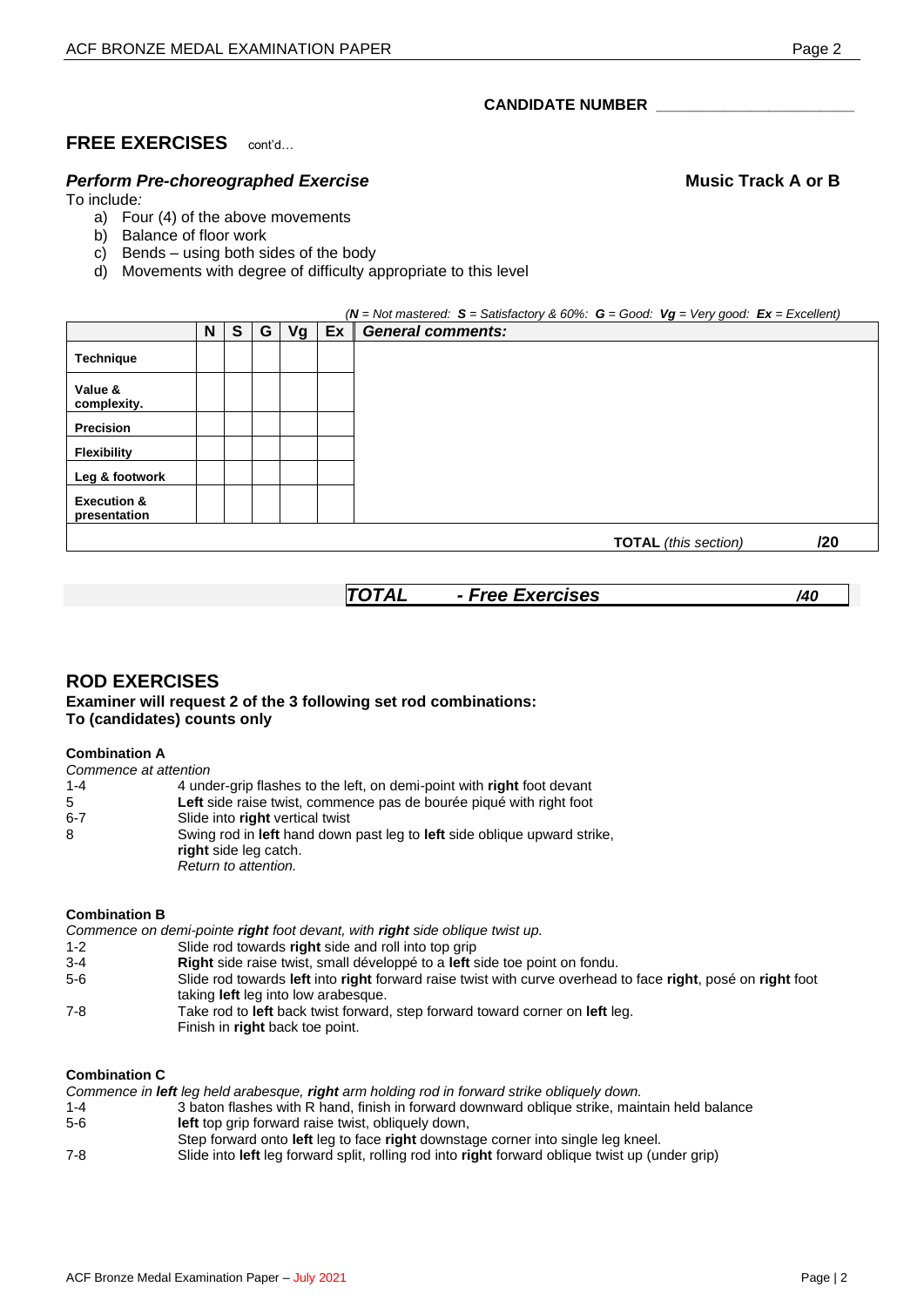#### **CANDIDATE NUMBER \_\_\_\_\_\_\_\_\_\_\_\_\_\_\_\_\_\_\_\_\_\_\_**

## **ROD EXERCISES** cont'd…

( $\boxtimes$  the appropriate boxes - 2 of the 3)

**Combination A**

**Combination B**

**Combination C**

## **Perform Pre Choreographed Exercise Music Track A or B Music Track A or B**

#### To include*:*

- a) Baton flash (both sides of the wrist)
- b) Flashing in top and under grip
- c) Advanced leg work
- d) Making full use of the working area in a creative arrangement

|                                        |   |              |   |    |    | $(N = Not\ mostered: S = Satisfactory & 60\% : G = Good: Vg = Very good: Ex = Excel lent)$ |
|----------------------------------------|---|--------------|---|----|----|--------------------------------------------------------------------------------------------|
|                                        | N | $\mathbf{s}$ | G | Vg | Ex | <b>General comments:</b>                                                                   |
| <b>Combinations</b>                    |   |              |   |    |    |                                                                                            |
| Rod technique                          |   |              |   |    |    |                                                                                            |
| Value &<br>complexity                  |   |              |   |    |    |                                                                                            |
| Precision                              |   |              |   |    |    |                                                                                            |
| Leg & footwork                         |   |              |   |    |    |                                                                                            |
| <b>Execution &amp;</b><br>presentation |   |              |   |    |    |                                                                                            |

| varricac<br>ызез |  |
|------------------|--|
|                  |  |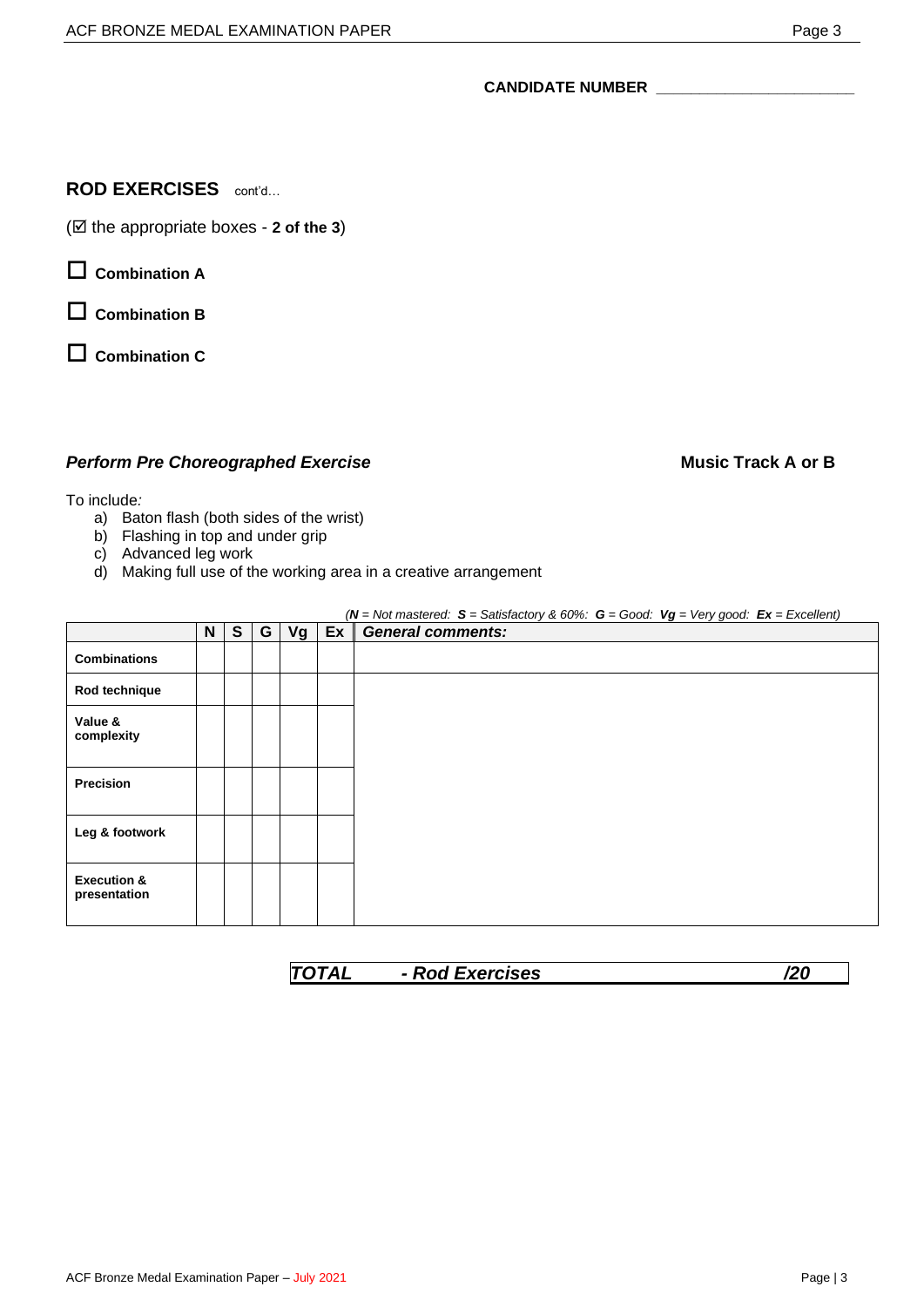## **CANDIDATE NUMBER \_\_\_\_\_\_\_\_\_\_\_\_\_\_\_\_\_\_\_\_\_\_\_**

# **CLUB SWINGING**

# **(all swings will be requested)**

|                                                                         |   |              |   |    |    | $(N = Not\ mastered: S = Satisfactory & 60\% : G = Good: Vg = Very good: Ex = Excellent)$ |
|-------------------------------------------------------------------------|---|--------------|---|----|----|-------------------------------------------------------------------------------------------|
|                                                                         | N | $\mathbf{s}$ | G | Vg | Ex | <b>General comments:</b>                                                                  |
| <b>INWARD:</b>                                                          |   |              |   |    |    |                                                                                           |
| <b>Overhead wrist cross</b>                                             |   |              |   |    |    |                                                                                           |
| Double wrist cross - facing side                                        |   |              |   |    |    |                                                                                           |
| <b>OUTWARD:</b>                                                         |   |              |   |    |    |                                                                                           |
| Dual/double hip swing                                                   |   |              |   |    |    |                                                                                           |
| <b>Chest cross</b>                                                      |   |              |   |    |    |                                                                                           |
| <b>Overhead wrist cross</b>                                             |   |              |   |    |    |                                                                                           |
| (R or L direction)<br><u> PARALLEL:</u>                                 |   |              |   |    |    |                                                                                           |
| Double fold at side raise                                               |   |              |   |    |    |                                                                                           |
| <b>Hip/wrist swing</b>                                                  |   |              |   |    |    |                                                                                           |
| Overhead wrist cross                                                    |   |              |   |    |    |                                                                                           |
| <u>SIDE WINDMILL:</u><br>(R or L direction)                             |   |              |   |    |    |                                                                                           |
| Neck swing - backward side                                              |   |              |   |    |    |                                                                                           |
| Single hip swing                                                        |   |              |   |    |    |                                                                                           |
| <b>Neck cross - forward side</b>                                        |   |              |   |    |    |                                                                                           |
| <b>OUTWARD WINDMILL:</b>                                                |   |              |   |    |    |                                                                                           |
| <b>Neck swing</b>                                                       |   |              |   |    |    |                                                                                           |
| <b>Big wheel turns</b>                                                  |   |              |   |    |    |                                                                                           |
| Single hip swing<br>- Commence and finish with back swing<br>both hands |   |              |   |    |    |                                                                                           |
| Single wrist cross - facing side                                        |   |              |   |    |    |                                                                                           |
| <b>INWARD WINDMILL:</b>                                                 |   |              |   |    |    |                                                                                           |
| <b>Neck swing</b>                                                       |   |              |   |    |    |                                                                                           |
| <b>Big wheel turns</b>                                                  |   |              |   |    |    |                                                                                           |
| Single hip swing<br>- Commence and finish with back swing<br>both hands |   |              |   |    |    |                                                                                           |
| Single wrist cross - facing side                                        |   |              |   |    |    |                                                                                           |
|                                                                         |   |              |   |    |    | 120<br><b>TOTAL</b> (this section)                                                        |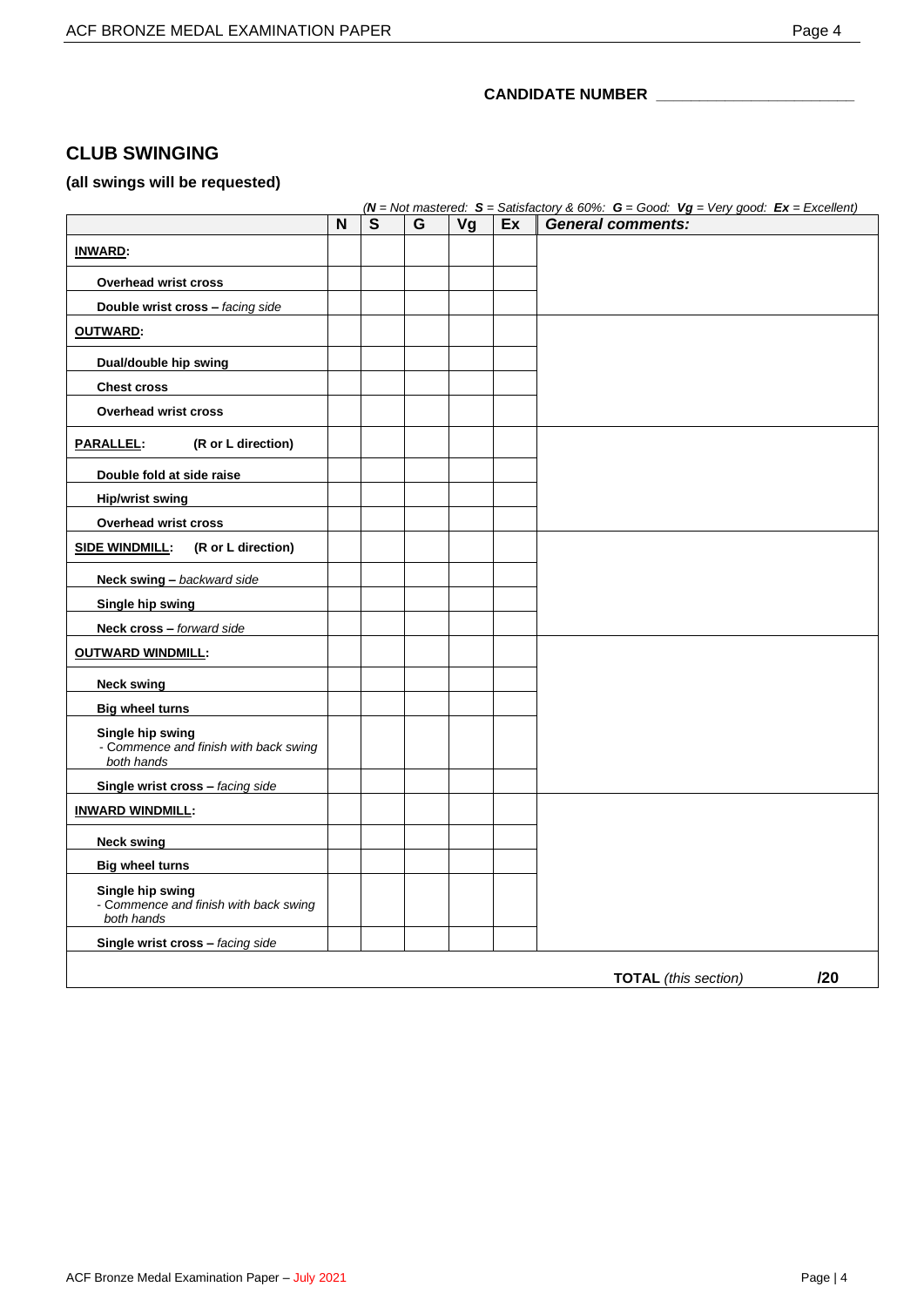# **CLUB SWINGING**  $\text{cont}_{d}$  **CLUB Music Track A or B**

# *Perform Pre Choreographed Exercise*

To include:

## **TRACK A**:

#### **Commence with outward windmill -**

- 16 bars outward windmill, and
- 16 bars parallel
- Both exercises must include appropriate swings for this level including those displaying different swings in each hand.
- Foot and leg work appropriate to this level

#### **TRACK B:**

- **Commence with parallel -**
- 16 bars parallel, and
- 16 bars outward windmill.
- Both exercises must include appropriate swings for this level including those displaying different swings in each hand.
- Foot and leg work appropriate to this level

|                                        |   |          |   |    |     | $(N = Not\ mostered: S = Satisfactory & 60\% : G = Good: Vg = Very good: Ex = Excellent)$ |
|----------------------------------------|---|----------|---|----|-----|-------------------------------------------------------------------------------------------|
|                                        | N | <b>S</b> | G | Vg | Ex. | <b>General comments:</b>                                                                  |
| Club technique                         |   |          |   |    |     |                                                                                           |
| Value &<br>complexity                  |   |          |   |    |     |                                                                                           |
| Rhythm                                 |   |          |   |    |     |                                                                                           |
| <b>Execution &amp;</b><br>presentation |   |          |   |    |     |                                                                                           |
|                                        |   |          |   |    |     | /20<br><b>TOTAL</b> (this section)                                                        |



# **AESTHETIC & DANCE**

**Demonstrate each of the following:**

(with leg of choice and choice of arm lines, optional entry and exit to each dance movement/step)

### *(N = Not mastered: S = Satisfactory & 60%: G = Good: Vg = Very good: Ex = Excellent)*

|                                                                                                                       | N | S | G | Vg | Ex |
|-----------------------------------------------------------------------------------------------------------------------|---|---|---|----|----|
| Développé to 2nd                                                                                                      |   |   |   |    |    |
| Demi grand rond de jambe en<br>dedan (inward)<br>(developpé to the side and carry<br>leg to attitude devant on fondu) |   |   |   |    |    |
| Arabesque penchée                                                                                                     |   |   |   |    |    |
| Grand jeté en tournant                                                                                                |   |   |   |    |    |
| Grand jeté forward                                                                                                    |   |   |   |    |    |
| <b>Chainés</b>                                                                                                        |   |   |   |    |    |
| Fouetté relevé to demi arabesque,<br>lower in fondu and immediately<br>relevé in demi arabesque                       |   |   |   |    |    |
|                                                                                                                       |   |   |   |    |    |